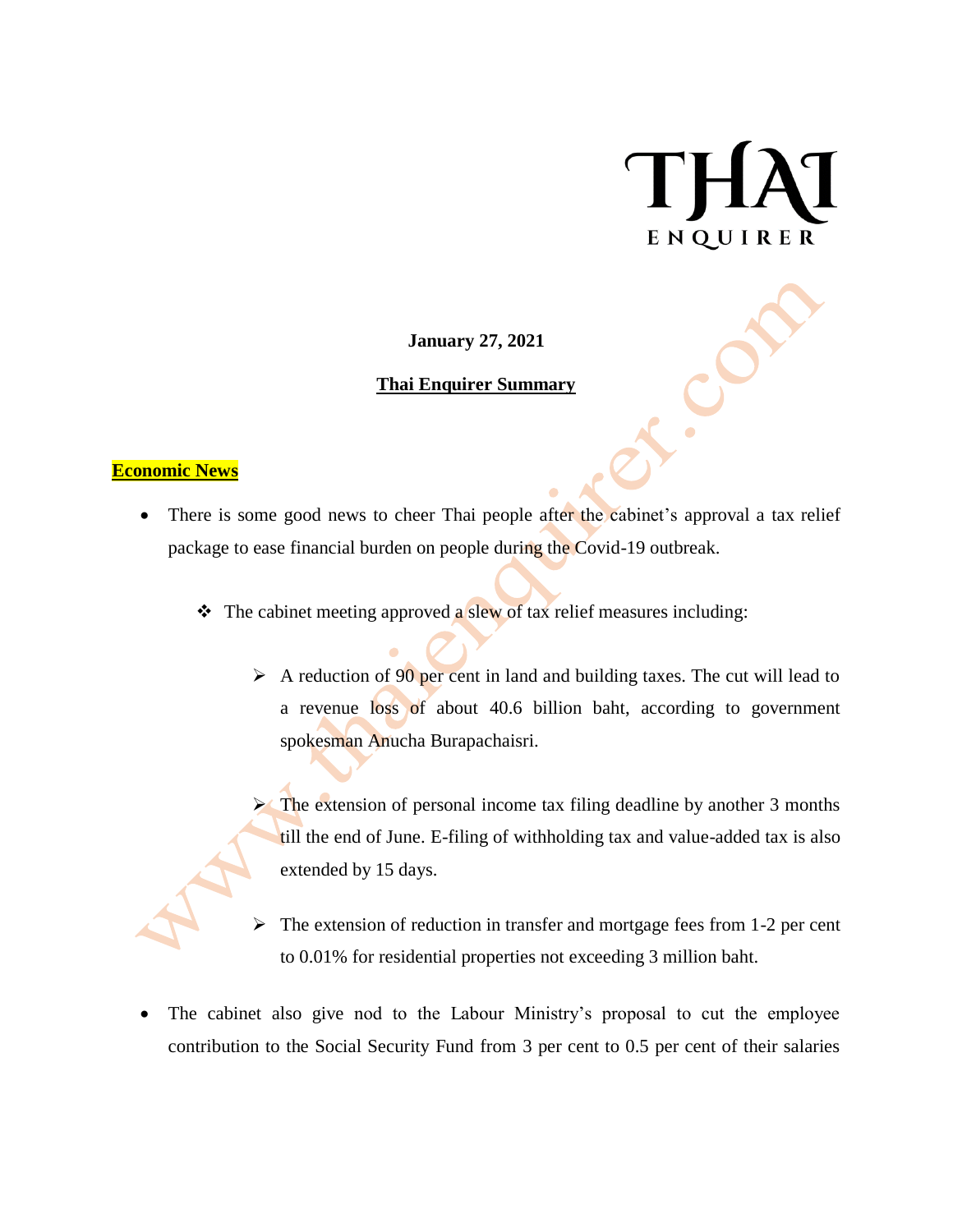for February and March, but to retain employer and government contributions at 3 per cent and 2.75 per cent respectively.

- Under normal circumstances, employees' contributions are capped at 750 baht a month based on a maximum salary of 15,000 baht.
- The new cap will be 75 baht a month for employees after the temporary deduction.
- The further deduction for employees came after the cabinet last month approved cuts in the monthly contributions for both employees and employers to 3 per cent from 5 percent.
- Sethaput Suthiwartnarueput, the governor of Bank of Thailand (BoT), came out to talk about the possibility of rising non-performing loans (NPLs) among the retail borrowers.
	- $\div$  He said that the BoT will set standard for the negotiations for the retail NPLs as there is a need for such measures to sort the rising NPLs.
	- The BoT will set up a set standard for the negotiations so that the retail borrowers are not taken for a ride.
- Meanwhile, the Campaign for Democracy or "Kor Ror Por" proposed the government to impose personal income tax on the super-rich based on progressive tax rates.
	- Metha Maskhao, secretary-general of the Campaign for Democracy, voiced concerns over rampant corruption in state procurement projects at the policy level and collusion in competitive bidding for government contracts between state officials and major private companies.
	- Metha went on to question the Prime Minister Gen Prayut Chan-o-cha government's ability to solve corruption problems stemming from rigging bids despite being in office for more than 7 years.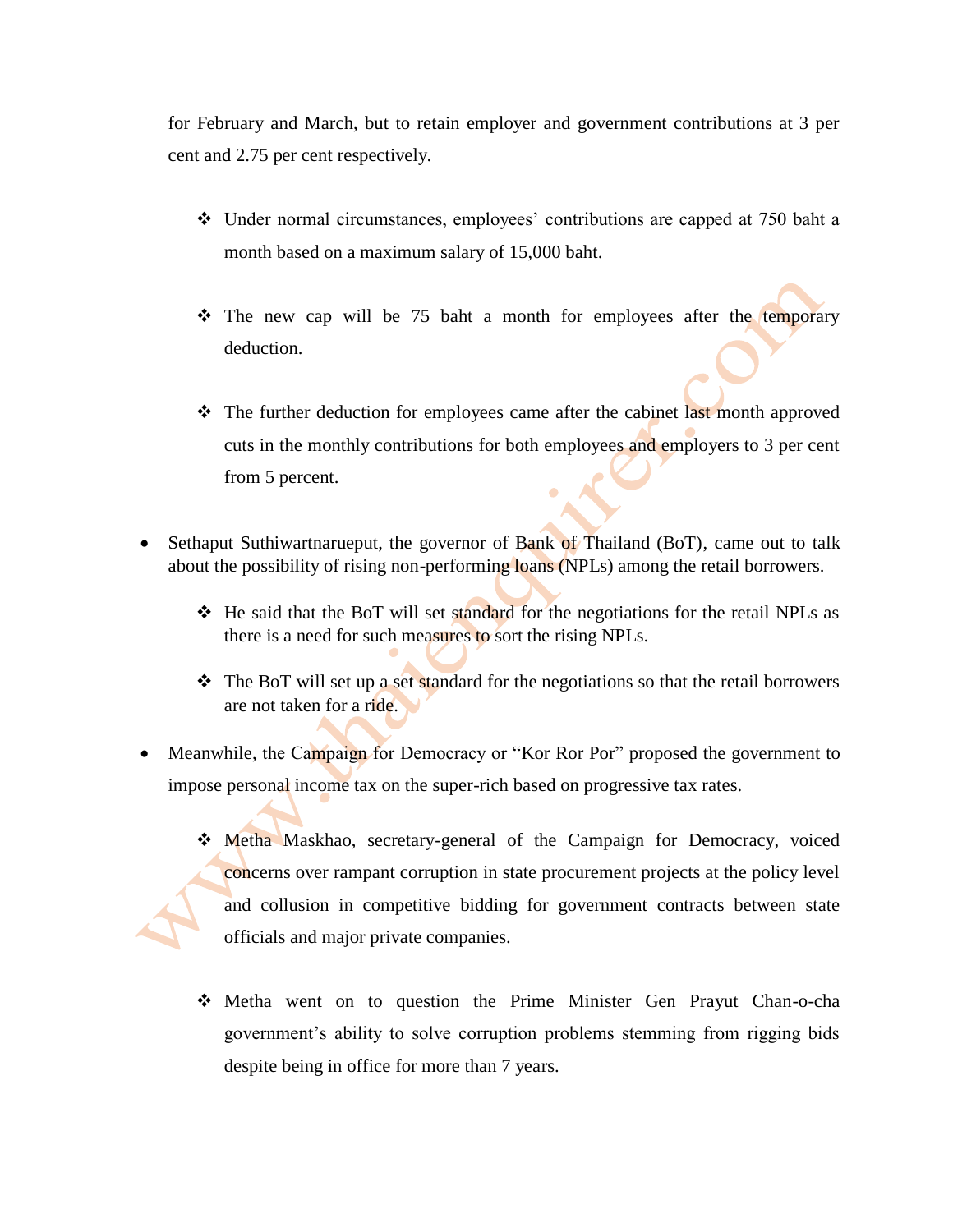- $\div$  In the end, he demanded the government to take action against monopolies over necessary commodities by tycoons, ensure fairness of income distribution and issue a special law to collect taxes on wealthy people with net worth of more than 10 billion baht to reduce social inequalities.
- Metha proposed that by imposing progressive tax rates on the super-rich of at least 3.5 per cent of their assets, the government will contribute more than 200 billion baht income to state coffers.
- Those without smartphones who fear that they will miss out on the new round of the government's "Rao Chana" (We Win) financial aid scheme may not need to worry any more as the Ministry of Finance said it plans to help them with the registration for via 3 state-owned banks.
	- $\div$  Finance Minister Arkhom Termpittayapaisith said the ministry would order 3 specialised financial institutions (SFIs) to assist those without smartphones to register for the scheme designed to remedy the impacts caused by COVID-19 outbreak.
	- The registration for this groups will be opened for this group on February 15, 2021. The 3 SFIs are Government Savings Bank (GSB), the Bank for Agriculture and Agricultural Cooperatives (BAAC) and Krung Thai Bank via all branches nationwide.
- The Tourism Council of Thailand (TCT) warned that more than 2 million out of 4 million in the tourism workforce are at risk of losing their jobs in the wake of the  $2<sup>nd</sup>$ wave of the Covid-19 outbreak, TCT President Chamnan Srisawat said, adding that real figures may be even higher than this estimation.
	- The TCT unveiled that its tourism operator confidence index---which polled 1,020 local tourism operators during November 11-December 29 sees a slight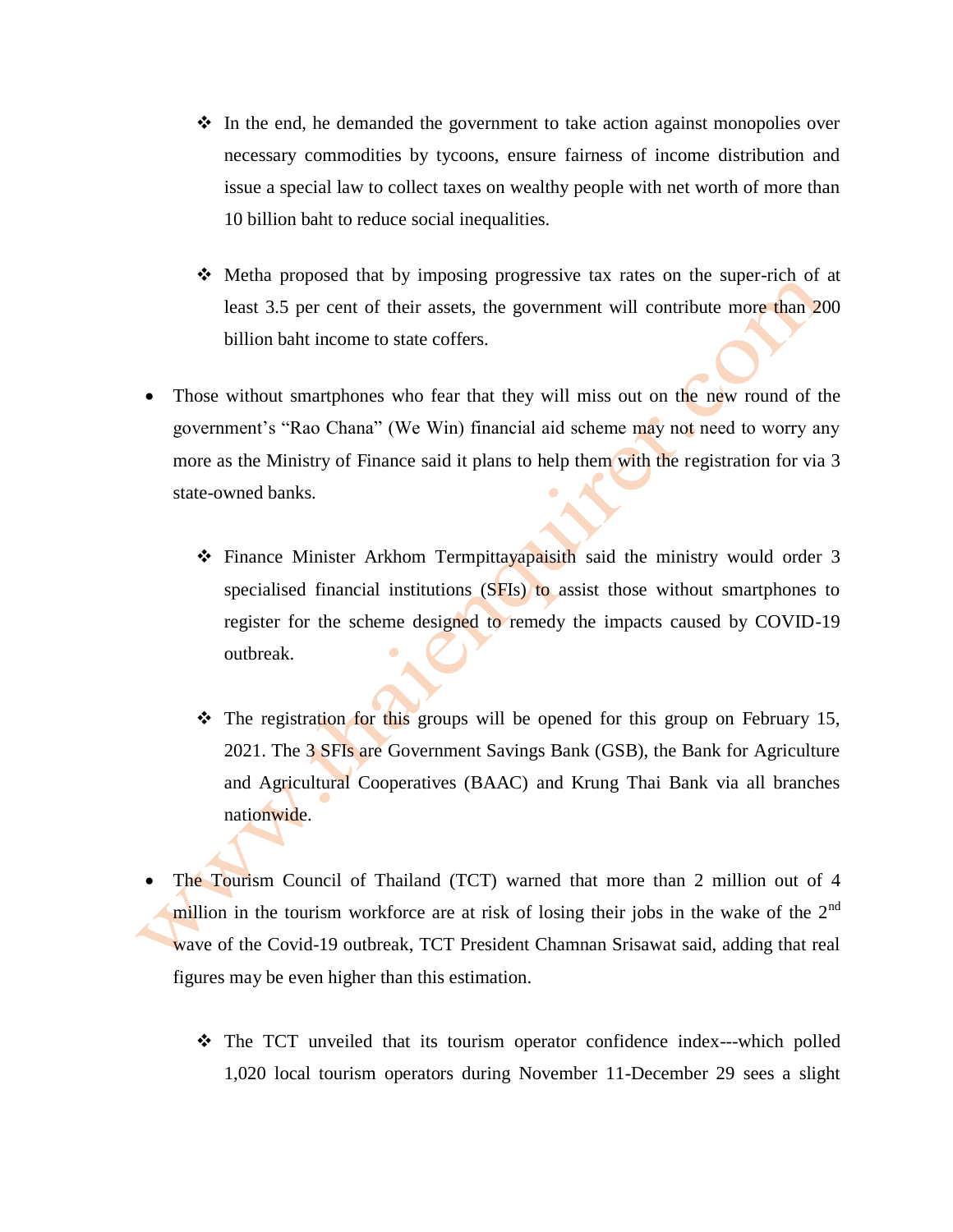increase to 62 in the 4th quarter of last year (October-December) from 60 in the  $3<sup>rd</sup>$  quarter thanks to government tourism stimulus programs.

- $\cdot \cdot$  The Council, however, expects the index to plunge to 53 in the 1<sup>st</sup> quarter of this year (January to March), the level that is below normal, due to operators' concerns about the tourism fallout from the new wave of the pandemic. It may take the government 1-2 months to control the outbreak.
- $\cdot \cdot$  The TCT yesterday proposed to the government measures including a 50 per cent co-pay scheme to retain workers, utility bill cuts, soft loans and a 2-year debt moratorium.
- The Thai Hotels Association (THA) pushed for the government to support the hospitality industry with the co-payment subsidy scheme for at least 12 months to keep employees, and alleviate the burden of growing wages and operating costs.
	- $\cdot \cdot$  THA sees the hotel temporary closure rate of 10 per cent in the 4<sup>th</sup> quarter of 2020, up from 7 per cent in the  $3<sup>rd</sup>$  quarter. The rate will continue to rise in the  $1<sup>st</sup>$ quarter of this year due to a drastic fall in hotel occupancy rate, THA President Marisa Sukosol Nunbhakdi said.
- Dine-in restaurants across the country will likely this week be allowed to extend their opening times to midnight from what is currently 21:00 hrs, as part of the government's plan to ease Covid-19 restrictions on businesses, Deputy Prime Minister and Public Health Minister Anutin Charnvirakul said.
	- He was responding to a call by the Thai Restaurant Association for an opening hours extension to 23:00 hrs from the current 21:00 hrs.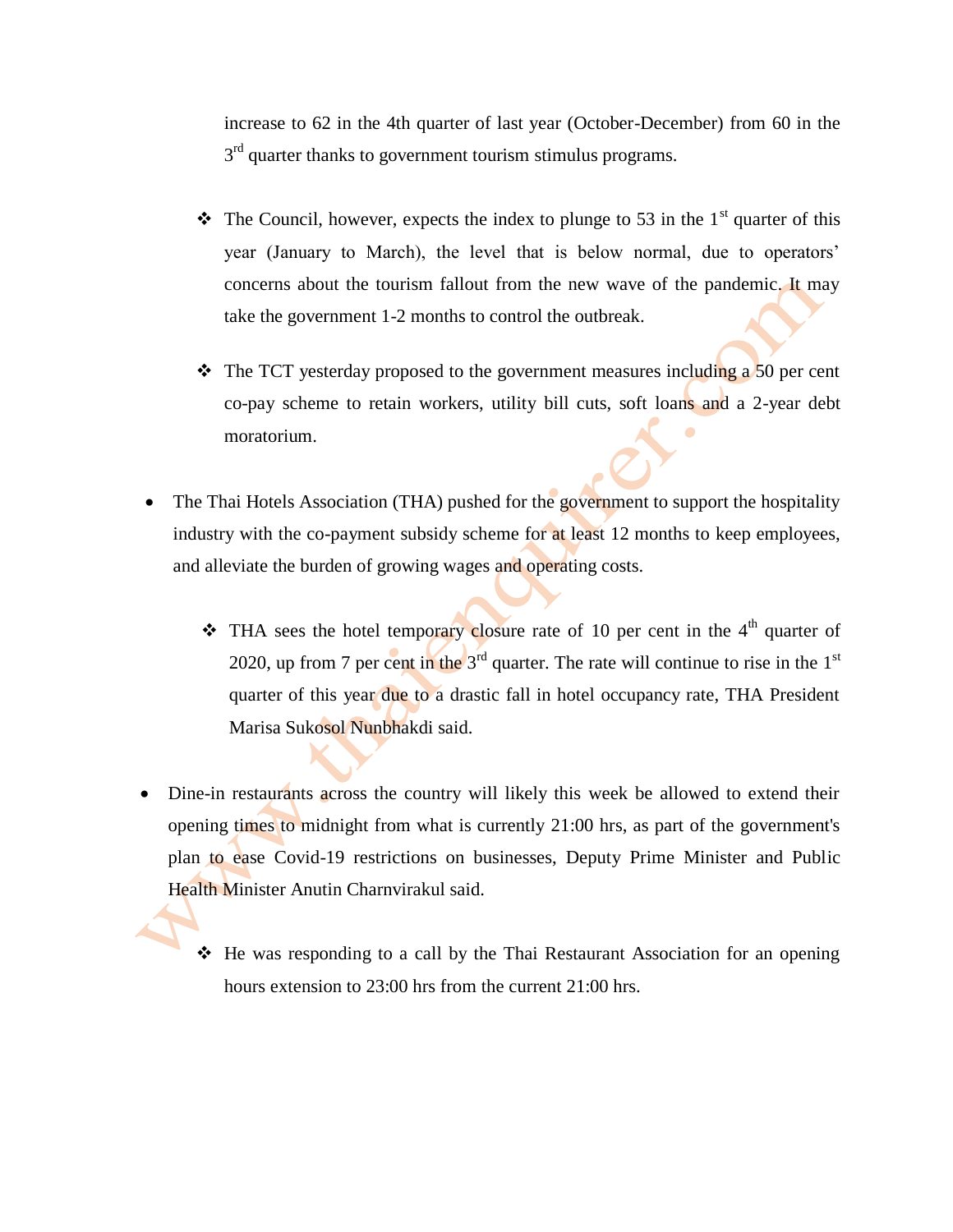- The Centre for Covid-19 Situation Administration's (CCSA) main committee is likely on Friday to allow a set of Covid-19 restrictions to be relaxed following the overall improvement of the outbreak situation, he said.
- Mr Anutin, however, stressed that alcoholic beverages will still be prohibited while key Covid-19 control protocols, including social distancing, will still have to be strictly followed at eateries.
- SCG Packaging Plc (SCGP) expects its revenue will increase to 100 billion baht this year through a combination of merger and acquisition and organic growth strategies after racking up 92.78 billion baht in revenue in 2020.
	- This year, the company has increased its investment budget to 20 billion baht from 10 billion last year as it seeks to expand business in the global market, a move that will help it achieve the goal.
	- \* SCGP chief executive Wichan Jitpukdee said yesterday SCGP is negotiating with 2-3 foreign companies under its merger plan and hopes to conclude the deals soon. "We are looking for businesses which are related to lifestyle," he said.
- Delta Electronics (Thailand) Plc (DELTA) shares will continues to remain on Cash Balance after Securities & Exchange Commission (SEC) said that the price movement has continued to remain abnormal.
	- The new rules will be in place from January 27 until February 16
	- Shares of Delta have been on Cash Balance for the past 2 weeks after the shares surged more than 1,000 per cent in the past few months without the SEC or other authorities raising a single question on the speculative moves of the stock.
- Another company's shares went on 'Cash Balance' after one of its major shareholder sold a big chunk of his shares in a big lot transaction.
	- Itthipat Peeradechapan, the owner of TaoKaeNoi Food & Marketing Plc (TKN) sells 11.75 million shares prompting the SEC to put a cash balance on the stock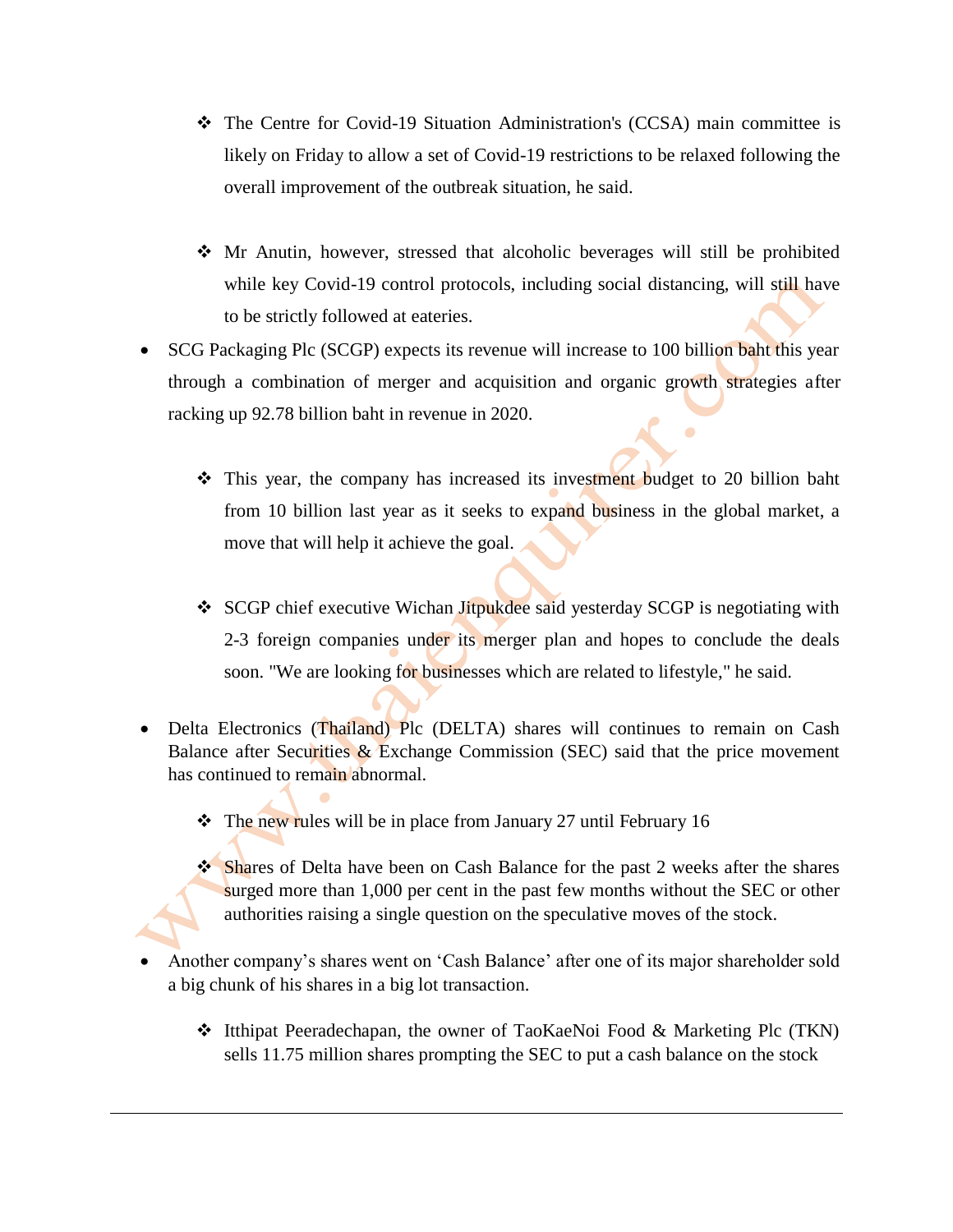## **Political News**

- The cabinet yesterday approved a budget of 191 million baht to the Royal Thai Police to control the possible protest by students in the weeks and months ahead.
	- $\hat{\mathbf{v}}$  The decision by the Cabinet comes as the protest has once again started to revive after having died down for a few months due to the outbreak of the virus and infighting among the various groups of the student movement.
- Deputy Prime Minister and Public Health Minister Anutin Charnvirakul came out to give explanations why the government's vaccine procurement deal with AstraZeneca is the best choice for Thailand.
	- ◆ In an open letter to Progressive Movement leader Thanathorn Juangroongruangkit who came out to criticise and question the government's vaccine program against Covid-19, Anutin said the decisions to procure Covid-19 vaccines from AstraZeneca and Sinovac in the initial phase were made by medical experts and appropriate to the outbreak situation in Thailand.
	- Thailand will receive 26 million doses from AstraZeneca and 2 million Sinovac vaccines in the  $1<sup>st</sup>$  phase to be administered on people in high-risk groups. Thailand will produce their own AstraZeneca vaccines through an agreement with Siam Bioscience, a company wholly owned by the Crown Property Bureau. Production of the 61 million shots is expected to start in May.
	- Anutin insisted that the number is sufficient under Thailand's strategy to contain the disease, in response to Thanathorn's criticism that the total doses will account for only about 21 percent of the population may not be enough to immunised Thais.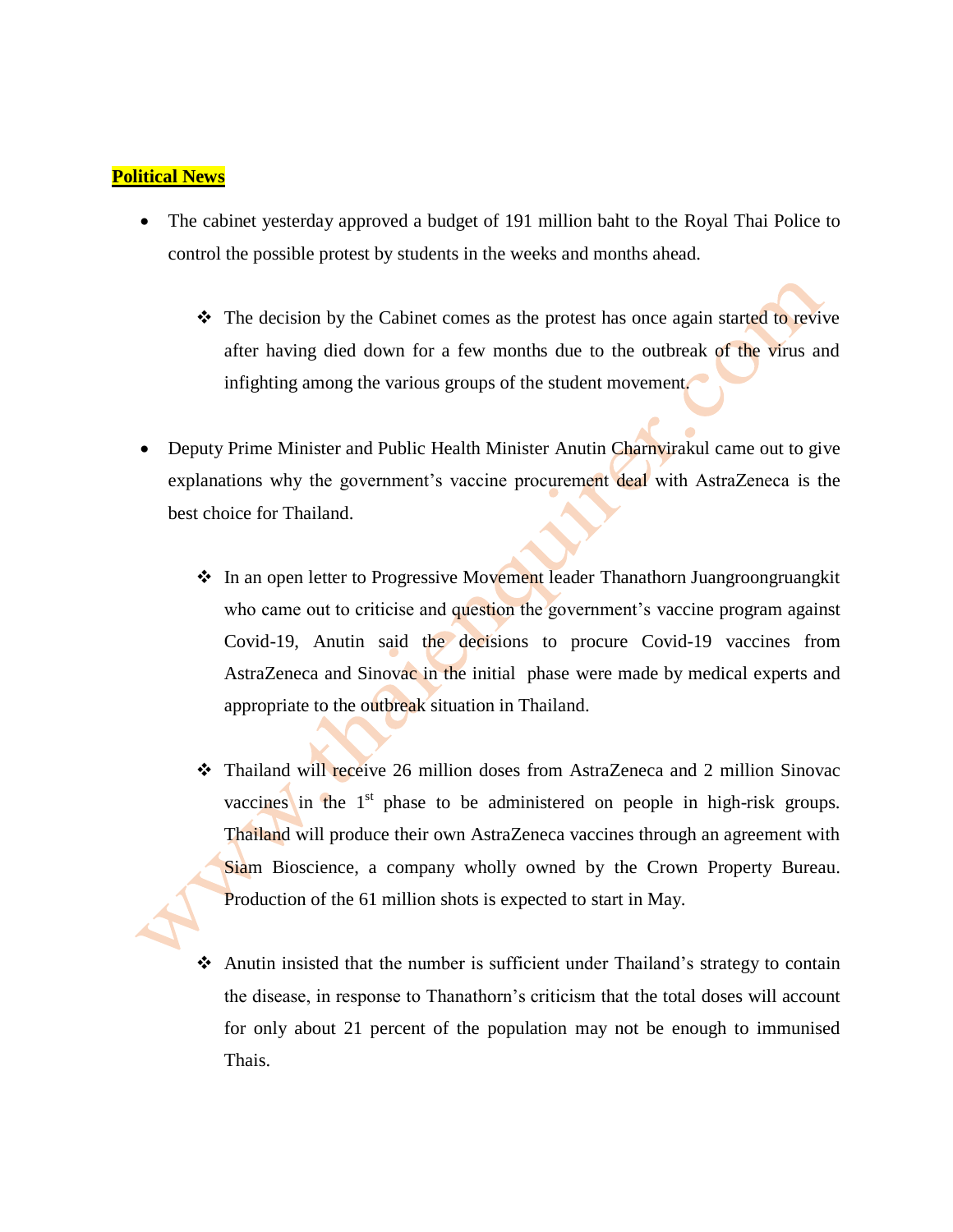- $\cdot \cdot$  The production of 61 million AstraZeneca doses--- 26 million in the 1<sup>st</sup> "phase" and 35 million in the  $2<sup>nd</sup>$  phase for the general public – when added with the 2 million Sinovac doses, will be used to inoculate 31.5 million people, or 63 percent of the population. The amount is sufficient to create immunization for Thais, Anutin said, adding that the National Vaccine Institute is the one that determined that this amount is suitable for Thailand's situation where there are no heavy outbreaks or large amounts of infected patients or deaths.
- $\cdot$  In the end, Anutin concluded his post by thanking Thanathorn for paying attention to the government's work.
- Ahead of the upcoming censure debate scheduled next month, the government has warned the opposition not to touch on the royal institution. The opposition pledged to seek the impeachment of at least 5 ministers over suspected irregularities.
	- \* Government chief whip Wirat Rattanaseth told the opposition not to bring up the highest institution during the censure motion against the government.
	- Wirat said he already raised the issue with House Speaker Chuan Leekpai hoping that the opposition will delete the reference from the motion.
	- $\cdot$  Both the government and opposition parties have been given 52 hours for the debate, with the opposition allotted 26 hours and 24 hours for the government, plus 2 hours for the House Speaker and his deputies.
	- The debate will last from February 16 to 19 followed by a vote on censure motion on February 20. However, Digital Economy and Society Minister Buddhipongse Punnakanta said Prime Minister Gen Prayut Chan-o-cha wants the vote to take place on Friday February 19 because he did not want the debate to drag on to February 20, which is Saturday.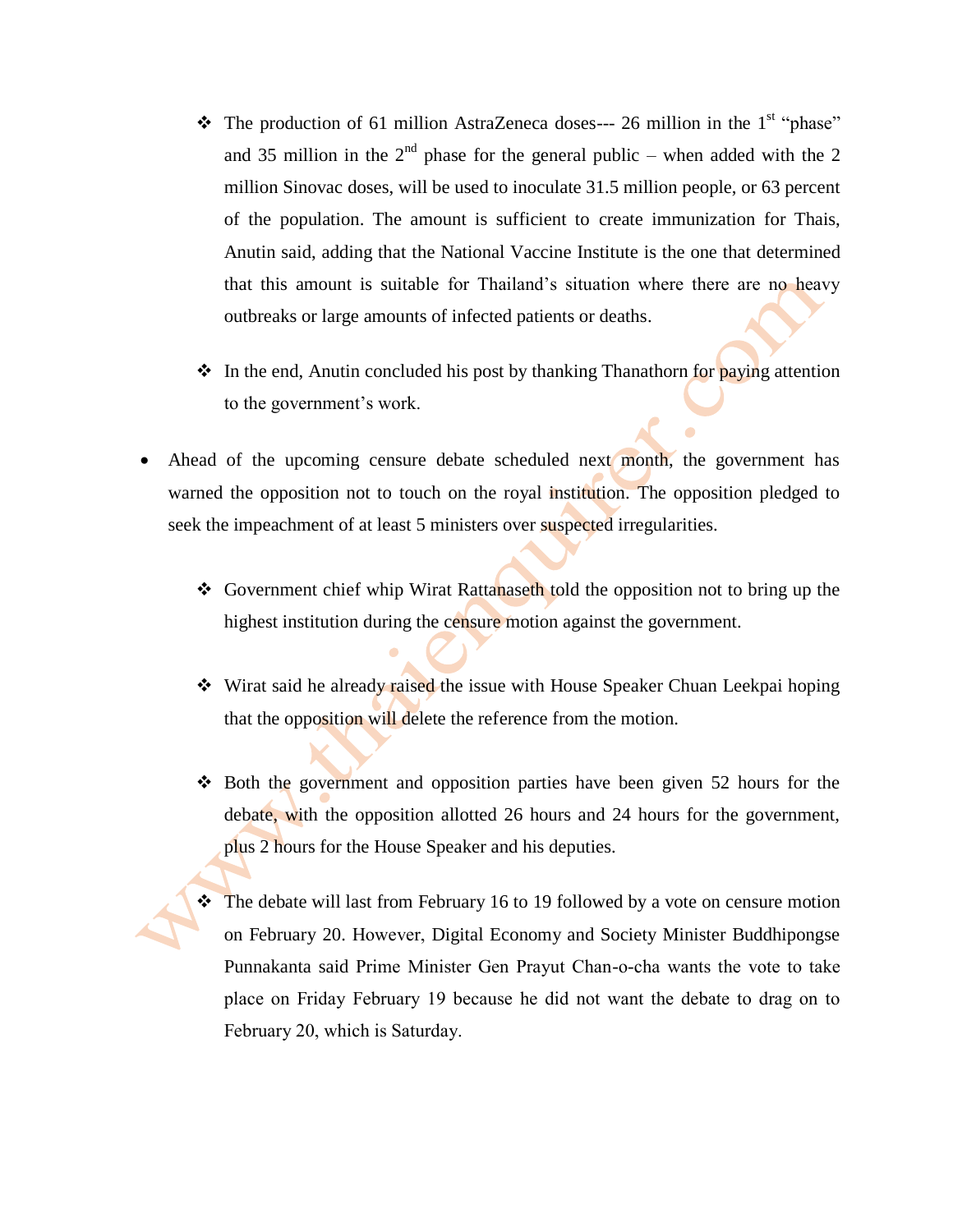- $\triangleright$  Gen Prayut is said to ask Buddhipongse to coordinate with the government whip .19 to settle the vote on February
- Opposition chief whip Suthin Khlangsaeng announced that the opposition will file the impeachment and removal of at least 5 ministers with the Constitution Court.
- Opposition parties would work together to ensure the censure debate proceeded smoothly, adding that the number of opposition MPs who had registered to grill the government had increased by 80 per cent, he said.
- Phalang Pracharat Party (PPRP) announced decision to support former police chief Chakthip Chaijinda to run in the upcoming Bangkok governor election under the party's banner.
	- PPRP leader Gen Prawit Wongsuwan reportedly called a meeting of PPRP Bangkok MPs one by one to drum up support for the party's campaign to assist the former police chief.
	- A previous report said Gen Prawit asked the party to wait for decision from the party's executive committee members whether they will vote to support Pol Gen Chakthip or Thaya Theepsuwan, the wife of Education Minister Nataphol Teepsuwan.

This decision could mean that Taya and her husband – Nataphol are going to be left hanging high and dry and could mean either that Taya contests as an independent or withdraws the nomination or her husband quits PPRP to help is wife contest the Bangkok governor elections.

 $\triangleright$  There has been persistent rumours that Nataphol has already asked for a new party to be set up as a back up for the future.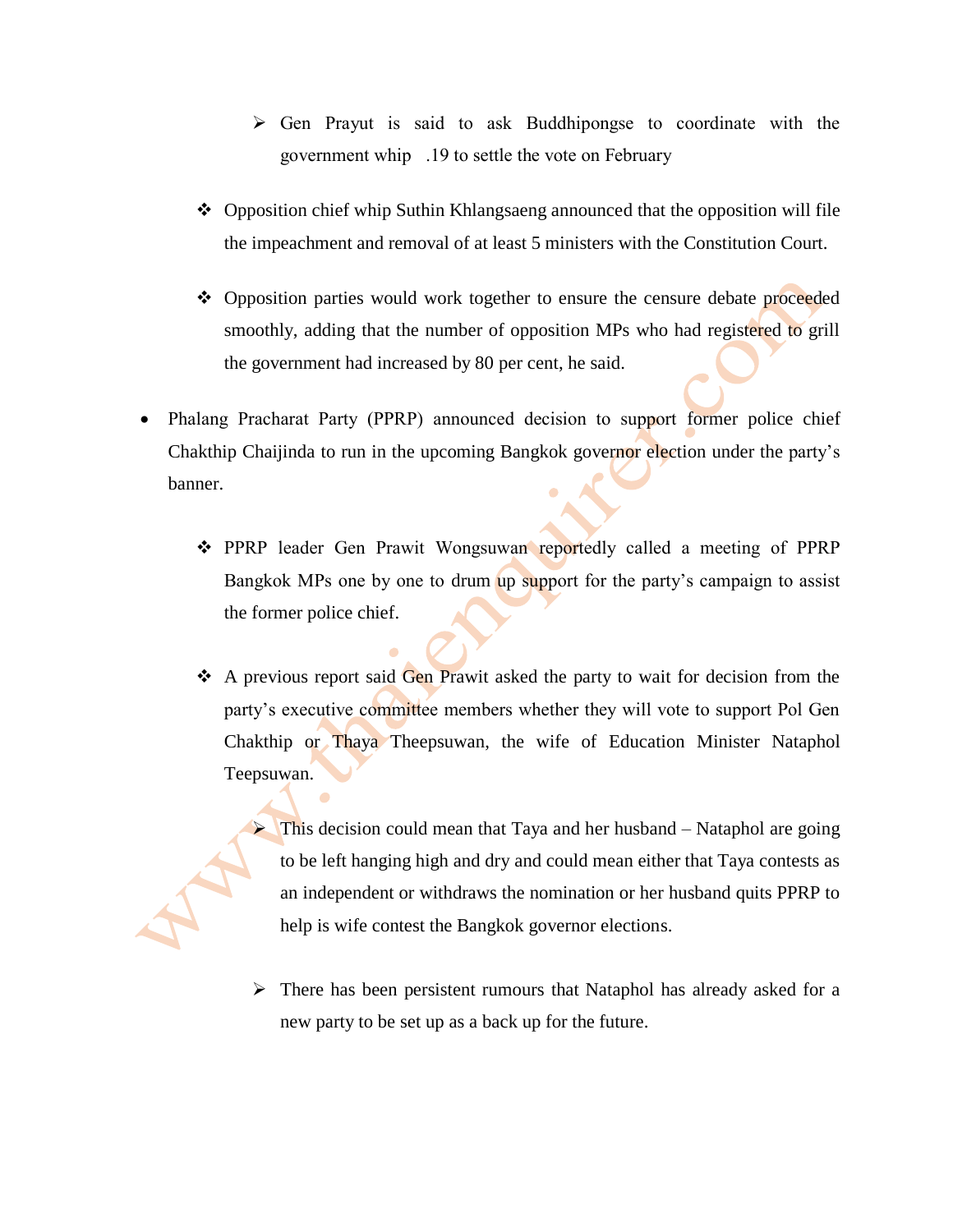- The Labour Network for People's Rights gathered outside Government House to demand the government to pay 5,000 baht to each member of the country's workforce for 3 months unconditionally. The group threatened to resume rally on January 29 if its demand is not met.
	- Panupong "Mike Rayong" Jaadnok, core leader of the Ratsadon pro-democracy group, who attended the protest, announced the group's plan to ramp up major rallies against the government this year over the administration failures and economic problems.
	- Panupong said the group has no plan to resume anti-government rallies at the moment because it does not want society to bear the burden of its rallies.
- The Criminal Court yesterday cleared Bundit Aneeya, an 80-year-old writer, accused of defaming the monarchy in 2015 because of comments he made at a public seminar about the constitution.
	- \* The court ruled that Bundit had not violated the lese majeste law because he had not specifically referred to royalty and had not used vulgar language.
	- $\cdot \cdot$  The punishment for violating the law is three to 15 years' imprisonment on each count.

## **General News**

 The continued economic hardship has started to cause many struggling people to commit suicide.

---------------------------------------------------------------------------------------------------------------------

 $\hat{\mathbf{v}}$  The latest to be the victim is a bartender who committed suicide after having no job for months now.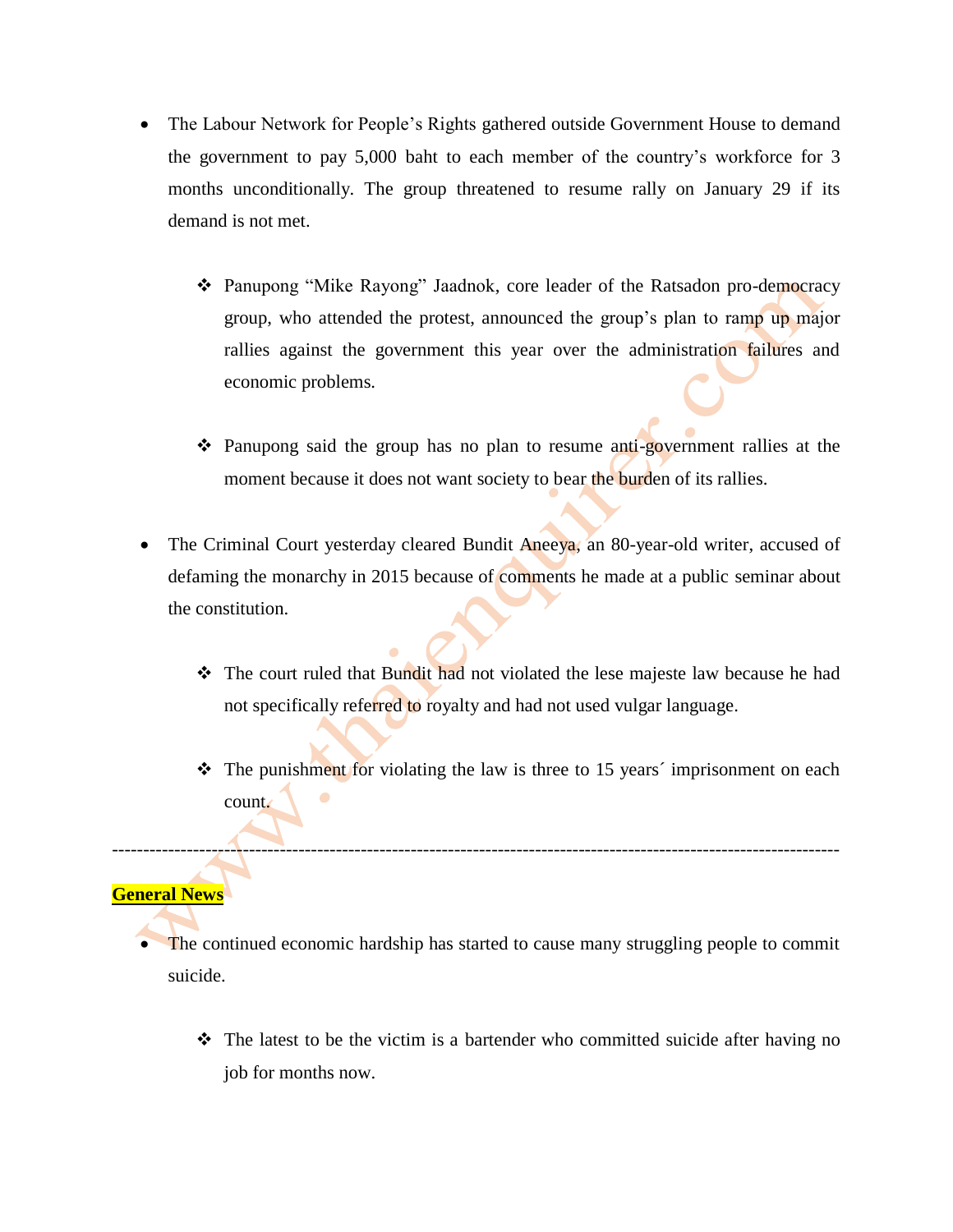- Another person in Samut Sakhorn also committed suicide due to economic reasons
- This also comes as Samut Sakhorn today announced that it has recorded 791 new cases of the virus today after recording more than 914 the previous day.
	- The 914 cases from Samut Sakhorn prompted Thailand to record the highest single day rise in new cases of 959 yesterday.
		- $\triangleright$  Of the new cases, 937 are local infections and 22 quarantined arrivals.
	- $\cdot \cdot$  The country's total cases rose to 14,646 and 3,679 cases are being treated in hospitals. The death toll stood at 75.
	- Meanwhile, the Public Health Ministry found 24 new cases related to 2 parties hosted by Techin Ploypetch, also known as DJ Matoom.
- Today, the public will have to wait and see if the Centre for Covid-19 Situation Administration (CCSA) will allow schools in 4 Covid-hit provinces of Bangkok, Nonthaburi, Pathum Thani and Samut Prakan to reopen on February 1.
	- It is out of question that schools in Samut Prakan will be allowed to reopen, says the Education Ministry.
- The Royal Gazette website published an Interior Ministry announcement stipulating that the deadline for making or renewing identification cards will be extended to April 30 in a bid to curb Covid-19 from spreading further.
	- The announcement, signed by Interior Minister Anupong Paochinda, added that the move aims to help people who cannot travel due to lockdown measures.The deadline for making a new identification card or renewal of an expired card is therefore moved from within 60 days since the person becomes seven years old or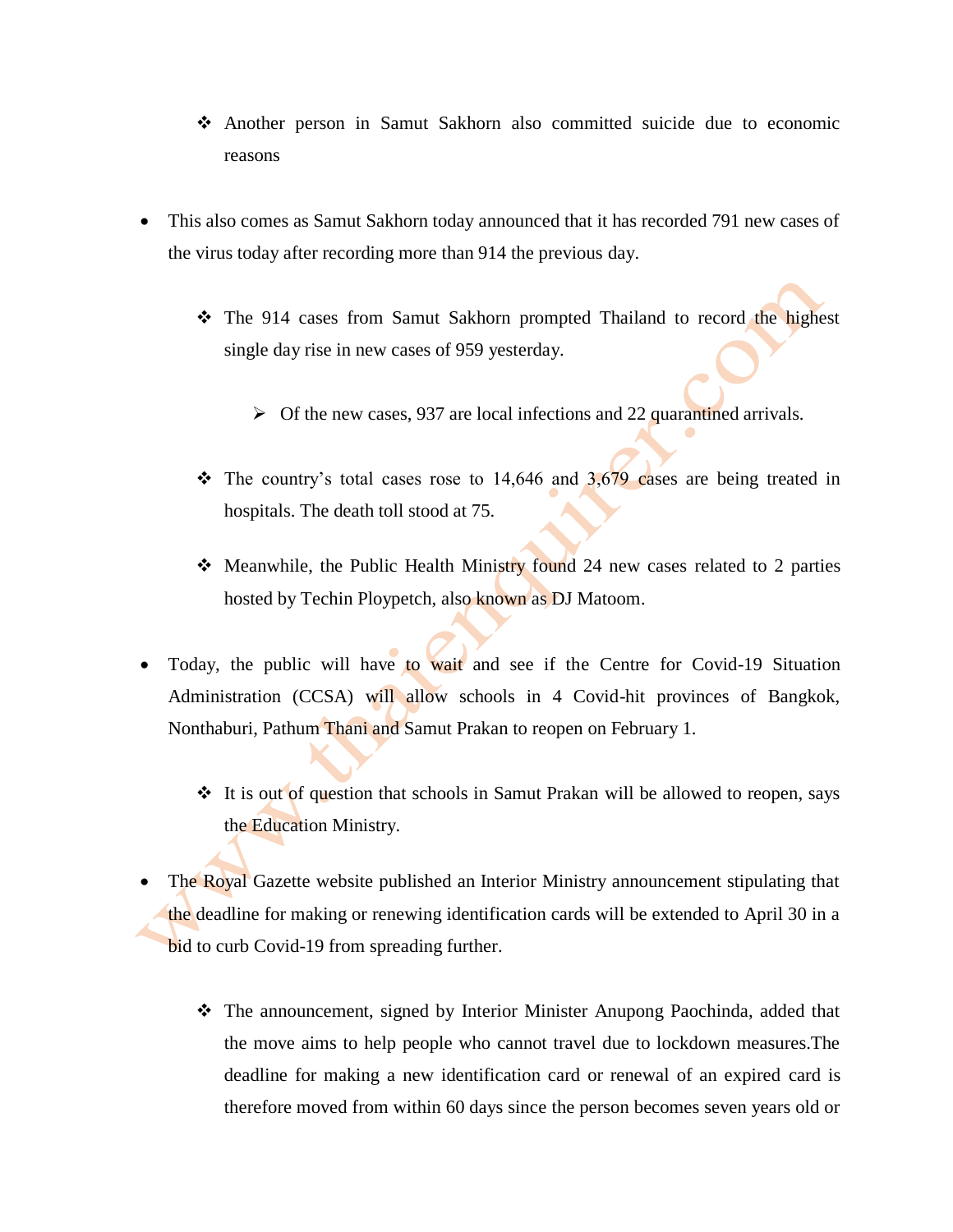since the card expires, to April 30, 2021.Normally, those who make or renew their ID card after the 60-day limit are subject to a Bt100 fine.

#### Expensive Taste for Chilies

- The price of chilies, a staple food ingredient for Som Tam (Papaya Salad), Krapao Kai (Chicken Basil) etc., has seen a sudden rise in price.
	- \* Residents of Nakhon Ratchasima saw prices of chilli rally to a new high owing to severe flooding in the north eastern region.
	- Severe flood in the region is said to be blamed for the surge in several areas of the northeast. Chill is now sold at 1 baht apiece by vendors at Muang Pimai fresh market in Nakhon Ratchasima.
	- $\triangle$  The price surge sent the province to start investigation into why the price of chilli has risen to 250 baht per kilo. In some places, the price has risen up to 1,000-1,500 baht per bad, from less than 30-40 to 150-200 baht per kilo.

## **Political News Headlines in Thai Media**

- Health Minister Anutin Charnvirakul on Tuesday addressed the questions from the opposition over the government's coronavirus vaccine plan.
	- o Link- [https://www.thaienquirer.com/23339/anutin-defends-governments-vaccine](https://www.thaienquirer.com/23339/anutin-defends-governments-vaccine-strategy-thanks-thanathorn/)[strategy-thanks-thanathorn/](https://www.thaienquirer.com/23339/anutin-defends-governments-vaccine-strategy-thanks-thanathorn/)
- The opposition parties are better coordinated to present a more united front for the upcoming no-confidence debate against government ministers, according to the Move Forward Party (MFP).
	- o Link- [https://www.thaienquirer.com/23306/opposition-more-of-a-team-this-time](https://www.thaienquirer.com/23306/opposition-more-of-a-team-this-time-around-for-no-confidence-debate/)[around-for-no-confidence-debate/](https://www.thaienquirer.com/23306/opposition-more-of-a-team-this-time-around-for-no-confidence-debate/)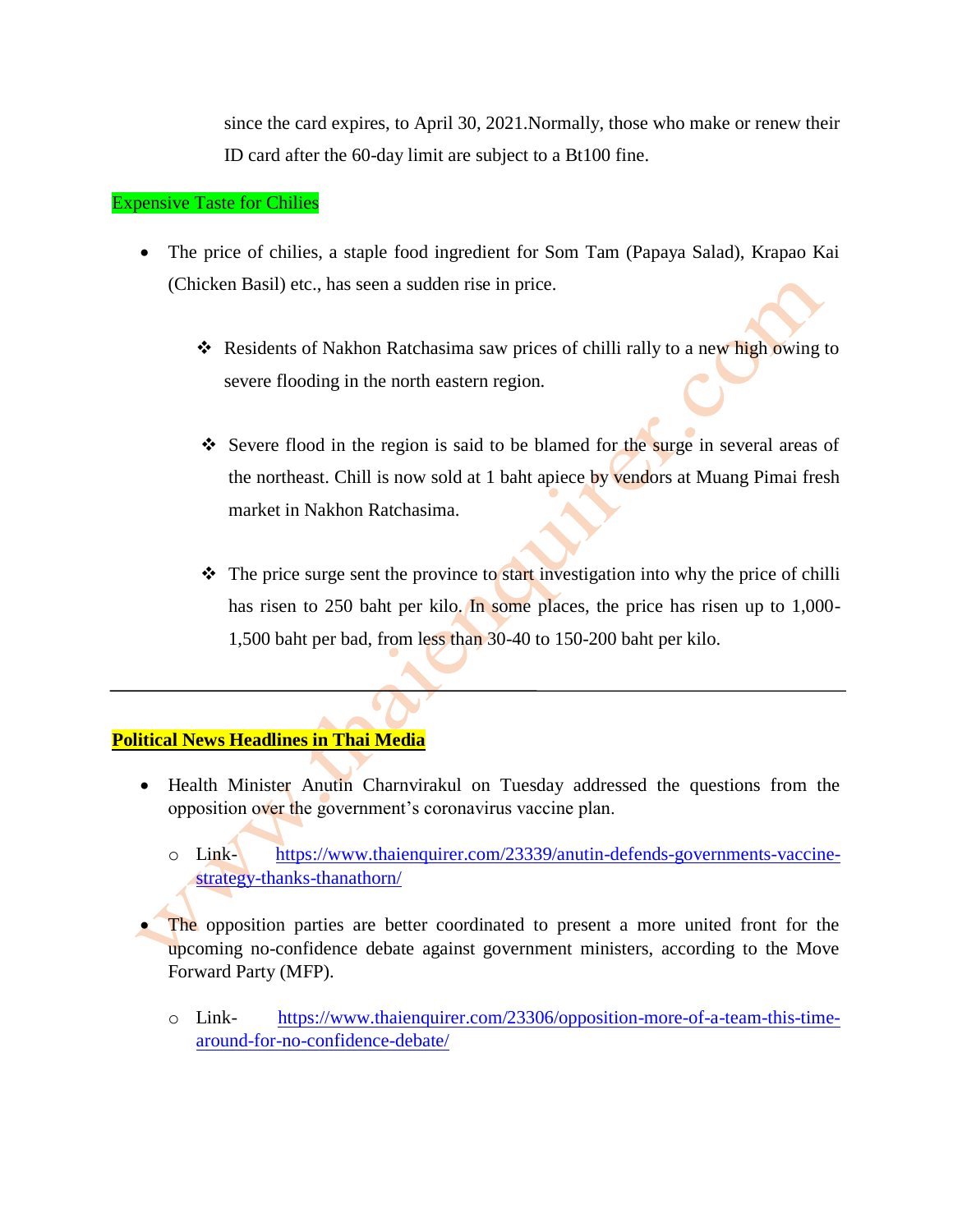- The world tally of Covid-19 infections was set to pass 100 million on Tuesday, 392 days after the first case was reported. The World Health Organization reported a total of 98,794,942 cases as of 5:30pm Monday local time in the eastern United States.
	- o Link- [https://www.thaienquirer.com/23316/worldwide-covid-19-infections-to-pass-](https://www.thaienquirer.com/23316/worldwide-covid-19-infections-to-pass-100-million/)[100-million/](https://www.thaienquirer.com/23316/worldwide-covid-19-infections-to-pass-100-million/)
- Opposition parties will petition the Constitutional Court to remove at least five cabinet ministers from office once the upcoming motion of no-confidence is over.
	- o Link- [https://www.bangkokpost.com/thailand/politics/2057571/mps-have-5](https://www.bangkokpost.com/thailand/politics/2057571/mps-have-5-ministers-in-their-sights) [ministers-in-their-sights](https://www.bangkokpost.com/thailand/politics/2057571/mps-have-5-ministers-in-their-sights)
- Senators have voted in favour of allowing abortion up to 12 weeks of pregnancy while retaining penalties for later terminations, a move that pro-choice activists said fell short of protecting the rights of the mother.
	- o Link- [https://www.bangkokpost.com/thailand/general/2057431/senate-backs](https://www.bangkokpost.com/thailand/general/2057431/senate-backs-amendment-allowing-early-stage-abortions)[amendment-allowing-early-stage-abortions](https://www.bangkokpost.com/thailand/general/2057431/senate-backs-amendment-allowing-early-stage-abortions)
- Labour Minister Suchart Chomklin expects about 500,000 illegal migrant workers will be registered by the middle of next month.
	- o Link- [https://www.bangkokpost.com/thailand/general/2057483/half-million-illegal](https://www.bangkokpost.com/thailand/general/2057483/half-million-illegal-migrants-to-be-registered)[migrants-to-be-registered](https://www.bangkokpost.com/thailand/general/2057483/half-million-illegal-migrants-to-be-registered)
- Former MCOT chief Wasan Paileeklee has been chosen by the Senate to sit on the National Human Rights Commission, a source said on Tuesday.
	- o Link- [https://www.bangkokpost.com/thailand/general/2057591/senate-picks-wasan](https://www.bangkokpost.com/thailand/general/2057591/senate-picks-wasan-for-rights-panel)[for-rights-panel](https://www.bangkokpost.com/thailand/general/2057591/senate-picks-wasan-for-rights-panel)
- The cabinet yesterday approved an increase in the universal healthcare budget for 2022 to 205 billion baht, 4.4% higher than this year.

o Link- [https://www.bangkokpost.com/thailand/general/2057643/b205bn-health](https://www.bangkokpost.com/thailand/general/2057643/b205bn-health-budget-agreed)[budget-agreed](https://www.bangkokpost.com/thailand/general/2057643/b205bn-health-budget-agreed)

**Economic News Headlines in Thai Media**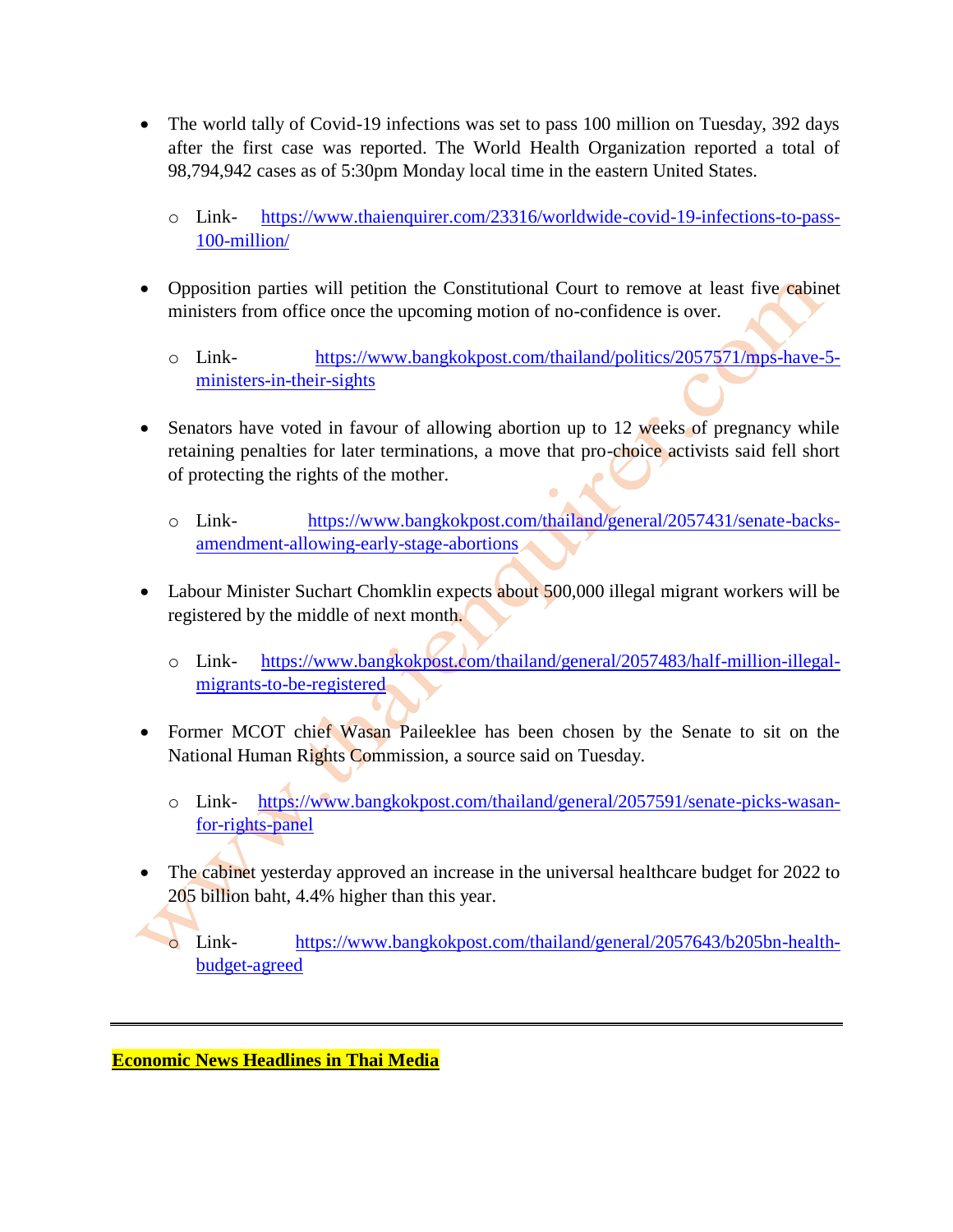- The sentiment of Thailand's tourism industry is likely to fall in the first quarter of 2021 due to concerns over the ongoing Covid-19 outbreak, the Tourism Council of Thailand (TCT) said on Tuesday. The index had risen for the previous two quarters.
	- o Link- [https://www.thaienquirer.com/23337/tourism-sentiment-set-to-dip-reversing](https://www.thaienquirer.com/23337/tourism-sentiment-set-to-dip-reversing-recent-gains-sector-warns/)[recent-gains-sector-warns/](https://www.thaienquirer.com/23337/tourism-sentiment-set-to-dip-reversing-recent-gains-sector-warns/)
- Rival Blackpink fans were shouting down the internet Tuesday after Lisa came under fire for apparently snubbing Rosé's solo debut on social media.
	- o Link- [https://www.thaienquirer.com/23325/fans-back-blackpinks-lisa-over-alleged](https://www.thaienquirer.com/23325/fans-back-blackpinks-lisa-over-alleged-snub/)[snub/](https://www.thaienquirer.com/23325/fans-back-blackpinks-lisa-over-alleged-snub/)
- Members of the Labour Network for People's Rights rallied outside Government House on Tuesday demanding that the government pay Bt5,000 to each member of the country's workforce for three months.
	- o Link-

[https://www.nationthailand.com/news/30401841?utm\\_source=category&utm\\_mediu](https://www.nationthailand.com/news/30401841?utm_source=category&utm_medium=internal_referral) [m=internal\\_referral](https://www.nationthailand.com/news/30401841?utm_source=category&utm_medium=internal_referral)

- Bangkok's elevated MRT Yellow Line monorail extension has passed its environmental impact assessment (EIA), paving the way for negotiations to resolve a problem in the joint venture project.
	- o Link-

[https://www.nationthailand.com/news/30401838?utm\\_source=category&utm\\_mediu](https://www.nationthailand.com/news/30401838?utm_source=category&utm_medium=internal_referral) [m=internal\\_referral](https://www.nationthailand.com/news/30401838?utm_source=category&utm_medium=internal_referral)

• Thai Airways International (THAI) will this week ask the bankruptcy court to extend its deadline for submission of its rehabilitation plan by another one month, THAI's acting president Chansin Treenuchagron said on Tuesday.

o Link-

[https://www.nationthailand.com/business/30401843?utm\\_source=category&utm\\_me](https://www.nationthailand.com/business/30401843?utm_source=category&utm_medium=internal_referral) [dium=internal\\_referral](https://www.nationthailand.com/business/30401843?utm_source=category&utm_medium=internal_referral)

• The Centre for Covid-19 Situation Administration (CCSA) is planning to remove four eastern provinces, namely Chonburi, Rayong, Chanthaburi and Trat, from the "red zone" list, the Public Health Ministry said.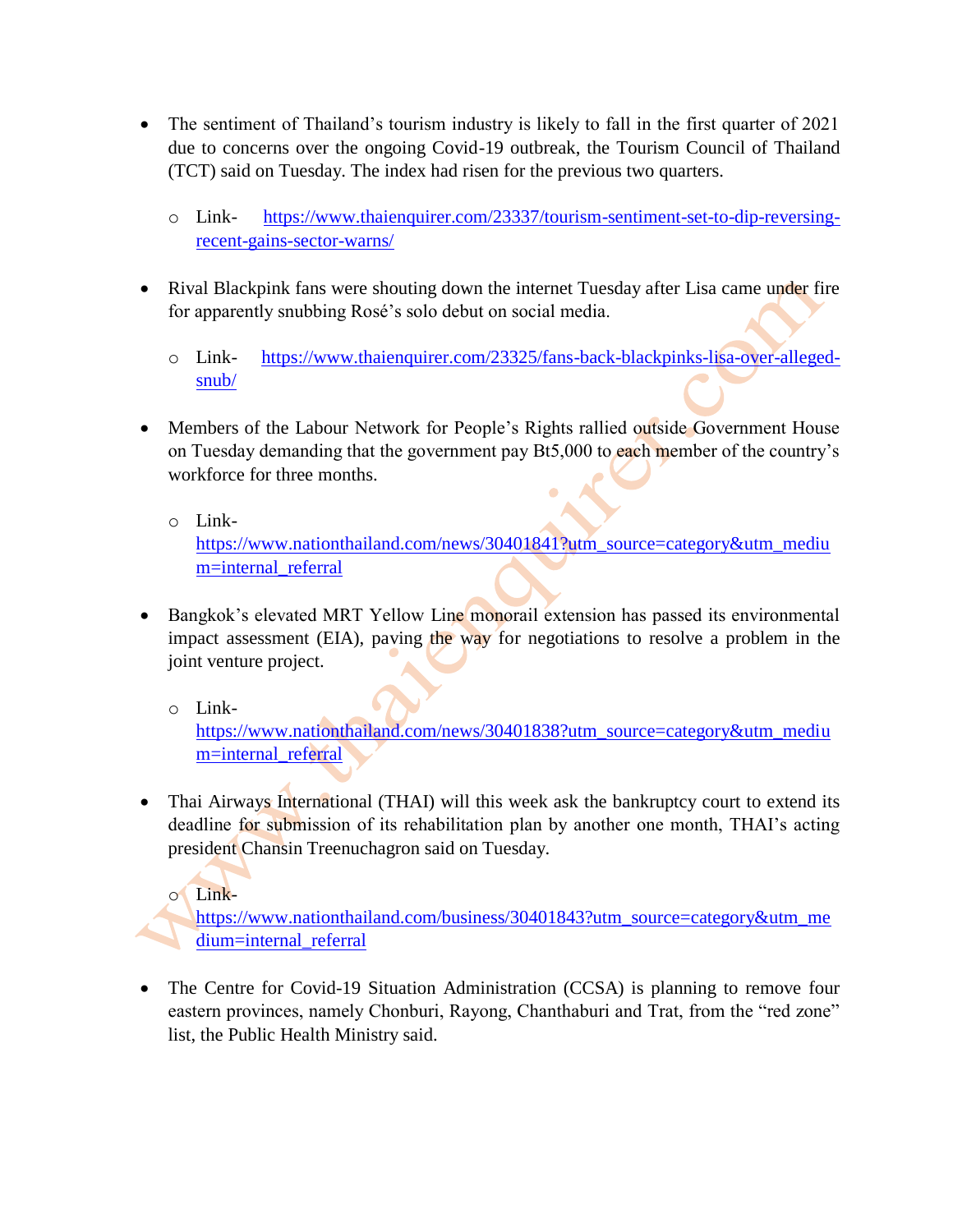o Link-

[https://www.nationthailand.com/news/30401835?utm\\_source=category&utm\\_mediu](https://www.nationthailand.com/news/30401835?utm_source=category&utm_medium=internal_referral) [m=internal\\_referral](https://www.nationthailand.com/news/30401835?utm_source=category&utm_medium=internal_referral)

- Thai banks' financial resilience will be tested this year as debt moratoriums gradually expire, with asset quality and the non-performing loan (NPL) ratio poised to deteriorate, says S&P Global Ratings.
	- o Link- [https://www.bangkokpost.com/business/2057679/banks-face-hard-year-as](https://www.bangkokpost.com/business/2057679/banks-face-hard-year-as-asset-quality-dips)[asset-quality-dips](https://www.bangkokpost.com/business/2057679/banks-face-hard-year-as-asset-quality-dips)
- Bangkok Airways will resume its direct flights from Bangkok to Trat and Sukhothai from February 1 onwards.
	- o Link-

[https://www.nationthailand.com/news/30401831?utm\\_source=category&utm\\_mediu](https://www.nationthailand.com/news/30401831?utm_source=category&utm_medium=internal_referral) [m=internal\\_referral](https://www.nationthailand.com/news/30401831?utm_source=category&utm_medium=internal_referral)

 $\bullet$ 

- The Cabinet on Tuesday approved reduction in social security contributions to Bt75 for two months.
	- o Link-

[https://www.nationthailand.com/news/30401820?utm\\_source=category&utm\\_mediu](https://www.nationthailand.com/news/30401820?utm_source=category&utm_medium=internal_referral) [m=internal\\_referral](https://www.nationthailand.com/news/30401820?utm_source=category&utm_medium=internal_referral)

- Vietnam launched a push to lure Thai investors on Tuesday, touting its status as one of the few economies that grew in 2020.
	- o Link-

[https://www.nationthailand.com/business/30401844?utm\\_source=category&utm\\_me](https://www.nationthailand.com/business/30401844?utm_source=category&utm_medium=internal_referral) [dium=internal\\_referral](https://www.nationthailand.com/business/30401844?utm_source=category&utm_medium=internal_referral)

- The Stock Exchange of Thailand (SET) Index closed at 1,512.83 on Tuesday, up 11.21 points or 0.75 per cent. Total transactions amounted to Bt87.82 billion with an index high of 1,514.82 and a low of 1,490.37.
	- o Link-

[https://www.nationthailand.com/business/30401842?utm\\_source=category&utm\\_me](https://www.nationthailand.com/business/30401842?utm_source=category&utm_medium=internal_referral) [dium=internal\\_referral](https://www.nationthailand.com/business/30401842?utm_source=category&utm_medium=internal_referral)

• The Cabinet has approved a package of tax relief to support people and businesses affected by the Covid-19 crisis.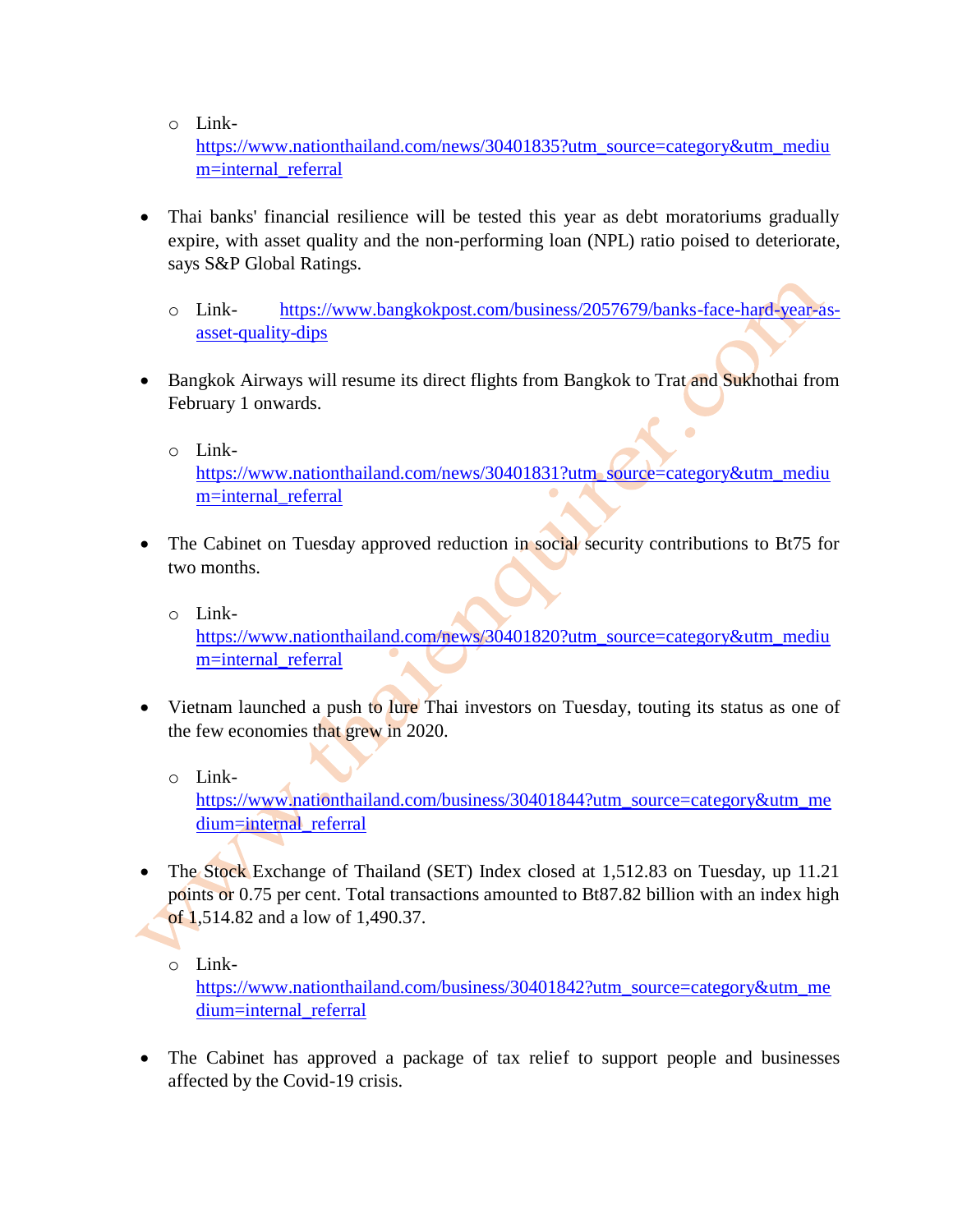o Link-

[https://www.nationthailand.com/business/30401836?utm\\_source=category&utm\\_me](https://www.nationthailand.com/business/30401836?utm_source=category&utm_medium=internal_referral) [dium=internal\\_referral](https://www.nationthailand.com/business/30401836?utm_source=category&utm_medium=internal_referral)

- The government's relief measures have blunted the impact of Covid-19 on Thailand's banks, but financial resilience will be tested in 2021 as loan moratoriums are set to progressively expire, the S&P Global Ratings said on Tuesday.
	- o Link-

[https://www.nationthailand.com/business/30401829?utm\\_source=category&utm\\_me](https://www.nationthailand.com/business/30401829?utm_source=category&utm_medium=internal_referral) [dium=internal\\_referral](https://www.nationthailand.com/business/30401829?utm_source=category&utm_medium=internal_referral)

- PTT Plc's financial performance this year is improving as Thailand and the global economy recover from the impact of Covid-19 last year, said chief executive officer Auttapol Rerkpiboon.
	- o Link-

[https://www.nationthailand.com/business/30401780?utm\\_source=category&utm\\_me](https://www.nationthailand.com/business/30401780?utm_source=category&utm_medium=internal_referral) [dium=internal\\_referral](https://www.nationthailand.com/business/30401780?utm_source=category&utm_medium=internal_referral)

- Thailand could see a million more jobless tourism workers in the first quarter after its latest wave of coronavirus infections, while relief measures are urgently needed to support the struggling sector, a private tourism group said on Tuesday.
	- o Link- [https://www.bangkokpost.com/business/2057479/new-covid-outbreak-could](https://www.bangkokpost.com/business/2057479/new-covid-outbreak-could-cost-1m-tourism-jobs-in-q1)[cost-1m-tourism-jobs-in-q1](https://www.bangkokpost.com/business/2057479/new-covid-outbreak-could-cost-1m-tourism-jobs-in-q1)
- SET-listed property and retail developer, Central Pattana (CPN), is remaining committed to opening new shopping complexes this year and next year, as it remains upbeat about a better retail outlook during the coming period.
	- o Link- [https://www.bangkokpost.com/business/2057667/plans-for-new-central](https://www.bangkokpost.com/business/2057667/plans-for-new-central-complexes-go-on)[complexes-go-on](https://www.bangkokpost.com/business/2057667/plans-for-new-central-complexes-go-on)

## **Issues to be watched out for**

- $\triangleright$  January, 2021 The opposition is planning to file a no-confidence motion against the government, the 2nd round of a censure debate the current administration is facing.
- $\triangleright$  January, 2021 The parliament is set to deliberate the charter amendment bills in the 2<sup>nd</sup> reading.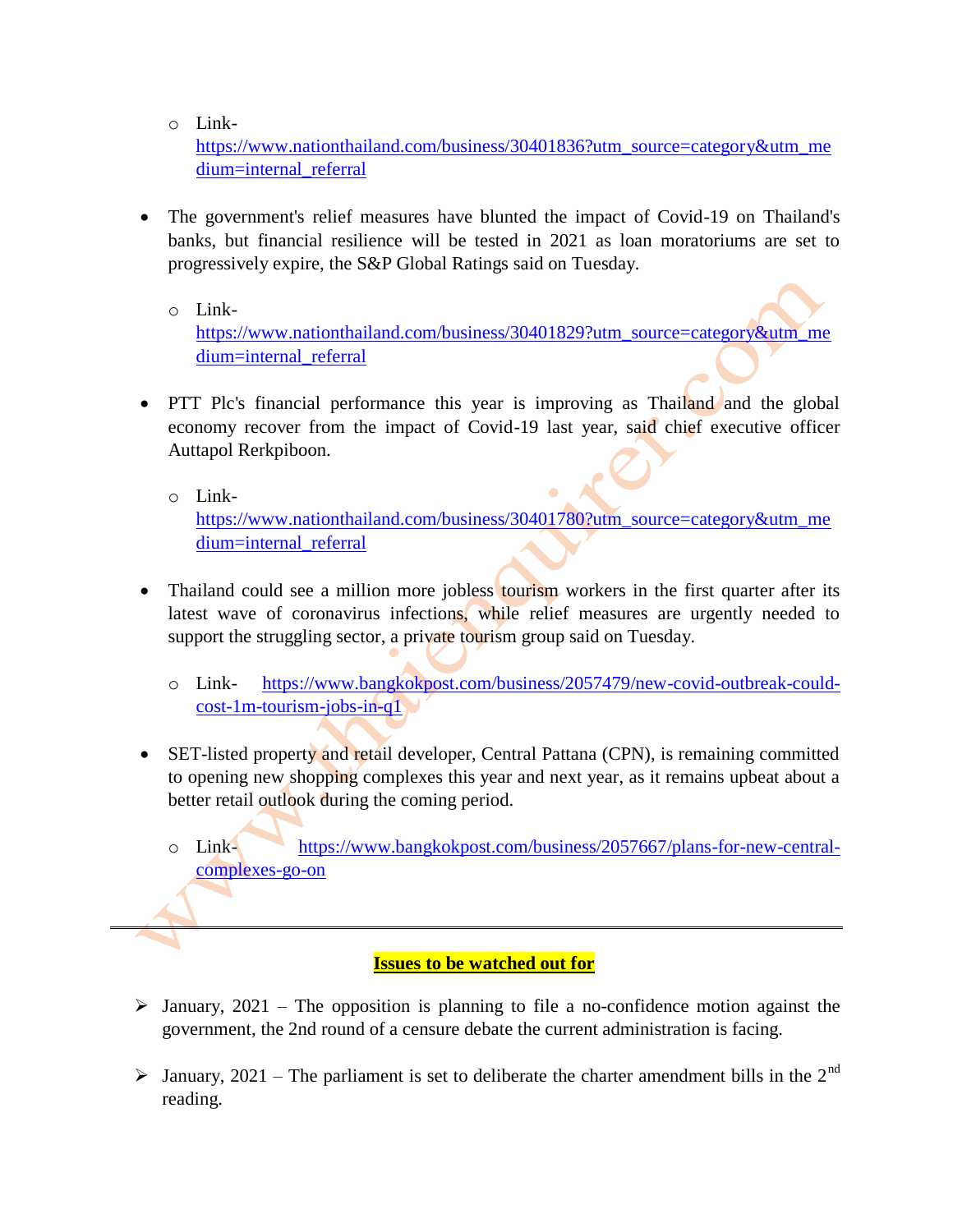- $\triangleright$  January 2021 The World Bank will review Thailand's economic growth outlook.
- $\triangleright$  January, 2021 Charoen Pokphand Foods Plc (CPF) is preparing to issue 5 series of debentures with tenors of 2 years to 12 years to retail, institutional and high net worth investors.
- $\triangleright$  January 25-March 31, 2021 The implementation of the 2nd-phase of the co-payment scheme will allow registrants to start spending.
- $\triangleright$  January 27, 2021 The Constitutional Court is set to rule on Democrat Party MP for Nakhon Si Thammarat Thepthai Senpong's MP status following the Election Commission's petition.
- $\triangleright$  February, 2021 The Legal Execution Department plans to open the auction for the Dhara Dhevi Hotel Chiang Mai next month at a price of 2.116 billion baht.
- $\triangleright$  February, 2021 A law amendment bill that allows women with pregnancies of not more than 12 weeks to get an abortion is to take effect.
- $\triangleright$  February 1 to 19, 2021 The Public Debt Management Office (PDMO) will open its wallet app for subscriptions for 60 billion baht in saving bonds to raise funds for the government's Covid-19 relief packages for economic and social recovery.
- $\triangleright$  February, 2, 2021 Thai Airways International Plc (THAI) said it will submit a rehabilitation plan to the Central Bankruptcy Court, postponed from the original schedule on January 2, 2021.
- $\triangleright$  February 3, 2021 The Bank of Thailand (BoT)'s Monetary Policy Committee (MPC)'s next meeting to review policy interest rate.
- $\triangleright$  February 10, 2021 PTT Oil and Retail Business Plc (OR) shares will be listed on the Stock Exchange of Thailand, with the offer price of 16-18 baht per share.
- $\triangleright$  February 14, 2021 Valentine's Day, the government plans to begin its national Covid-19 vaccine rollout.
- $\triangleright$  February 16, 2021 The increased maximum fare of 158 baht on the Green Line electric train was first set to be imposed.
- $\triangleright$  February 24-25, 2021 Charter amendment drafts are expected to be tabled in parliament for the 2nd reading.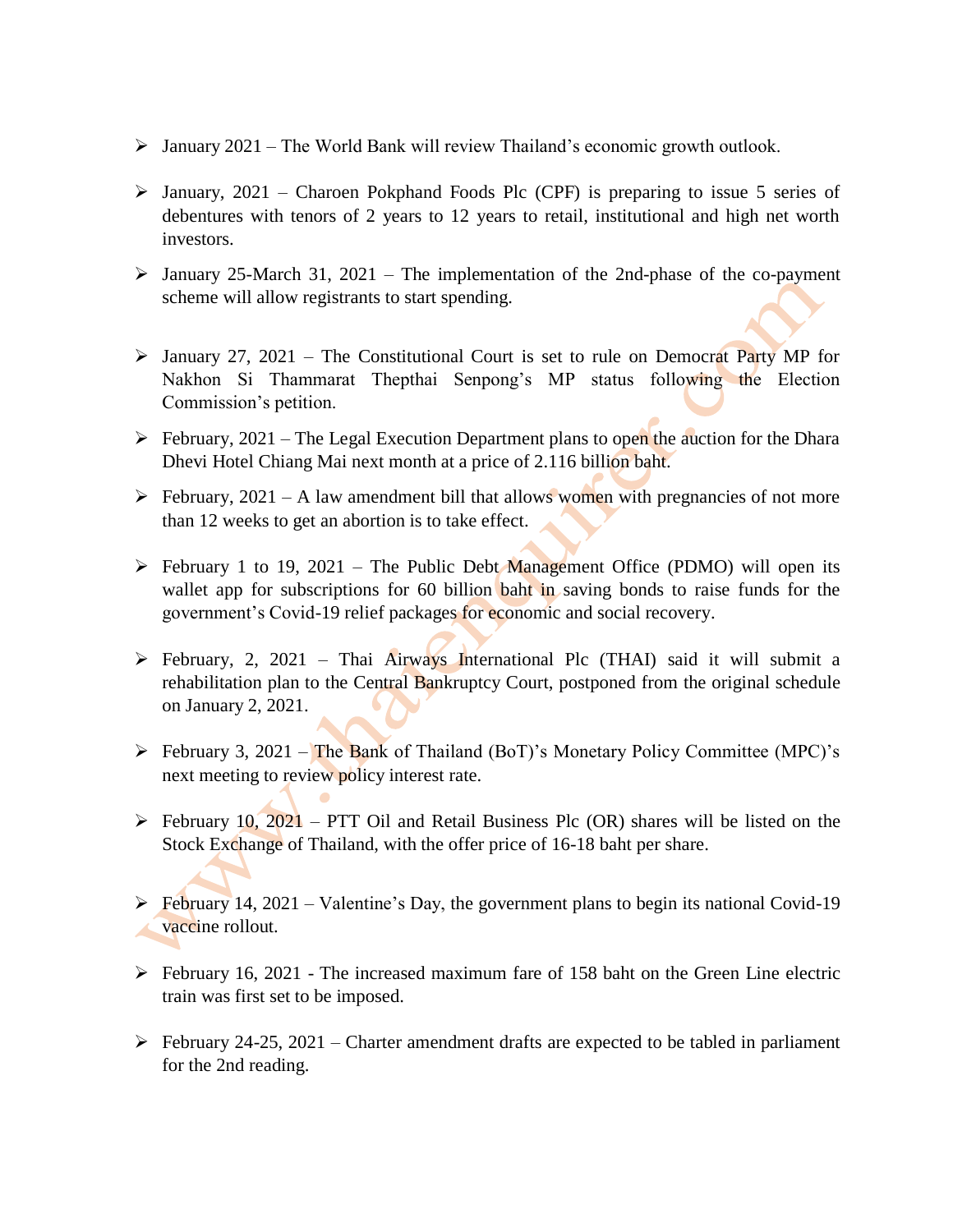- $\triangleright$  February 28, 2021 Tentative date for municipality elections and the election of tambon administrative organizations (TAOs).
- $\triangleright$  February 28, 2021 The current parliamentary session is scheduled to go into recess.
- $\triangleright$  March 17-18, 2021 The parliament is expected to hold an extraordinary session to vote for charter amendment drafts in the  $3<sup>rd</sup>$  reading and consider a bill on national referendums.
- $\triangleright$  March 28, 2021 Elections for the mayors and councilors of municipalities of all levels tambon, muang and nakhon - throughout the country.
- $\triangleright$  March 31, 2021 The government's half-half co-payment scheme is set to end.
- $\triangleright$  March 31-June 30, 2021 The deadline extension to file personal income taxes for the 2020 tax year.
- $\triangleright$  April, 2021 Thai Airways International Plc (THAI) expects the Central Bankruptcy Court to consider its rehab blueprint for approval.
- $\triangleright$  April 2021 The Batong Airport is scheduled to be opened after being postponed from February due to the resurgence of the Covid-19.
- $\triangleright$  April, 2021 The central bank plans to officially implement the new rule on the rate of penalty imposed on loan defaulters in a bid to ease borrowers' burdens and motivate them to repay their debts.
- $\triangleright$  June, 2021 Bank for Agriculture and Agricultural Cooperatives (BAAC)'s debt holiday is due to expire.

## **Key Data**

#### **SET Index 1,512.83 +11.21**

• Link - [https://www.set.or.th/en/company/ipo/upcoming\\_ipo\\_set.html](https://www.set.or.th/en/company/ipo/upcoming_ipo_set.html)

#### **Global Commodities**

- Metal -Link<http://www.bloomberg.com/markets/commodities/futures/metals/>
- Energy -Link <http://www.bloomberg.com/energy/>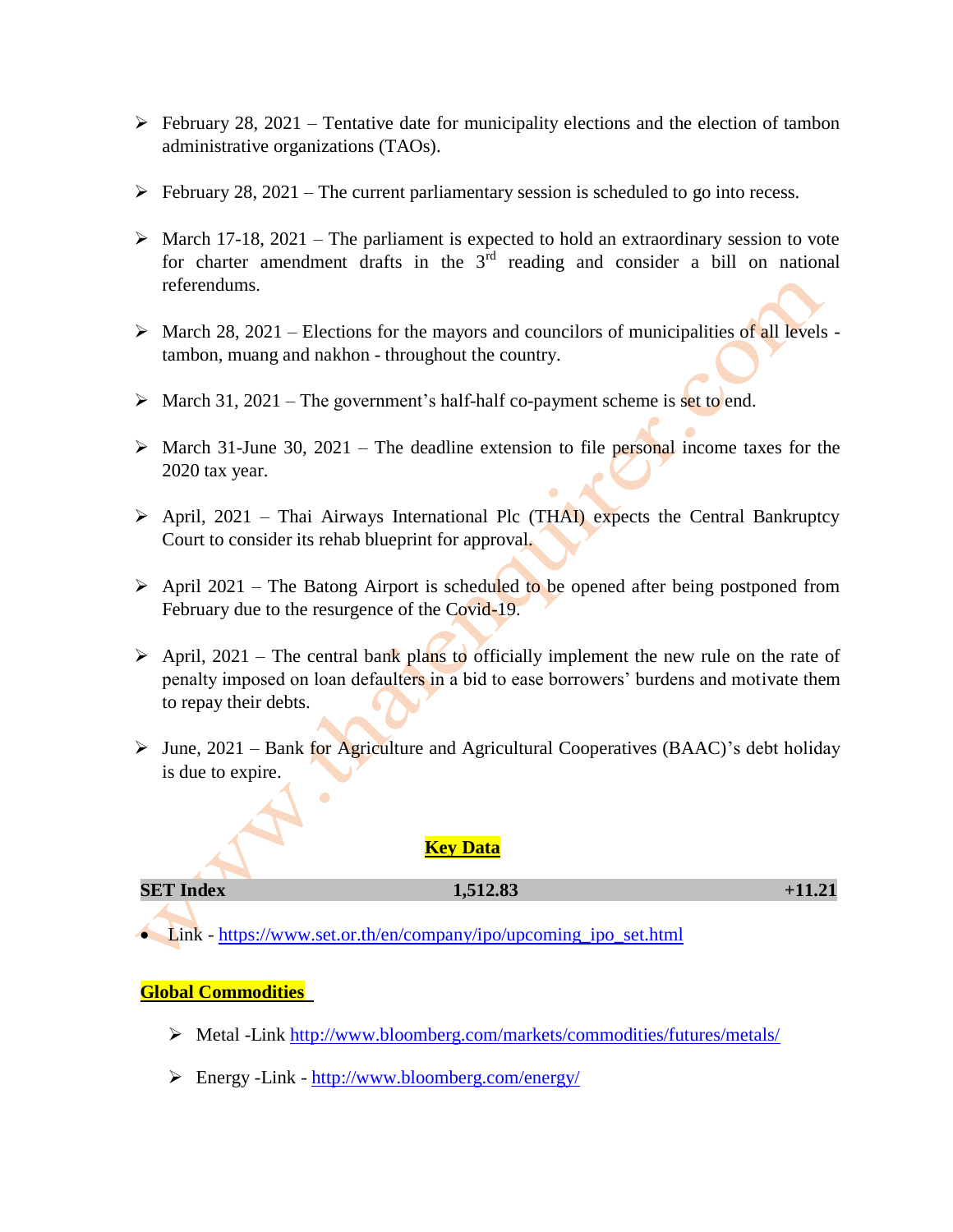Baltic Dry Index (BDI)-Link - <http://www.bloomberg.com/quote/BDIY:IND>

## **Global Equity Market's Movements**

Link - <http://www.bloomberg.com/markets/stocks/world-indexes/asia-pacific/>

Y.

## **Asian Equity Markets Movement**

Link - <http://www.bloomberg.com/markets/stocks/world-indexes/>

## **Information on January 26, 2021**

#### **Buying, Selling or Transfer of shares by Owners/Management**

| <b>Stock Code</b> | Volume | $\mathbf{V}$ . 1. | <b>Action</b> |
|-------------------|--------|-------------------|---------------|
|                   |        |                   |               |

| <b>CHG</b>   | 100,000    | 2.68  | Sale     |  |  |
|--------------|------------|-------|----------|--|--|
| <b>JR</b>    | 50,000     | 9.1   | Sale     |  |  |
| <b>JCK</b>   | 11,090,000 | 0.19  | Sale     |  |  |
| <b>JCK</b>   | 90,000     | 1.25  | Purchase |  |  |
| <b>JCK</b>   | 10,000,000 | 0.18  | Sale     |  |  |
| <b>MVP</b>   | 5,000,000  | 1.3   | Sale     |  |  |
| <b>KOOL</b>  | 166,800    | 0.81  | Sale     |  |  |
| <b>PRIME</b> | 200,000    | 0.5   | Purchase |  |  |
| <b>TKS</b>   | 120,000    | 6.32  | Purchase |  |  |
| <b>TFG</b>   | 1,000,000  | 5.8   | Purchase |  |  |
| <b>TFG</b>   | 3,280,200  | 5.8   | Purchase |  |  |
| <b>TFG</b>   | 500,000    | 5.7   | Purchase |  |  |
| <b>THG</b>   | 16,900     | 26.25 | Purchase |  |  |
| <b>THG</b>   | 93,100     | 26.5  | Purchase |  |  |
| <b>THG</b>   | 90,000     | 26.75 | Purchase |  |  |
| <b>WIIK</b>  | 450,000    | 2.35  | Purchase |  |  |

## **XD, XE or XM or other notifications**

For list of Companies that have dividend payment and AGM meeting schedules click on <http://www.set.or.th/set/calendarofevents.do>

**Trading Breakdown on the Stock Exchange of Thailand**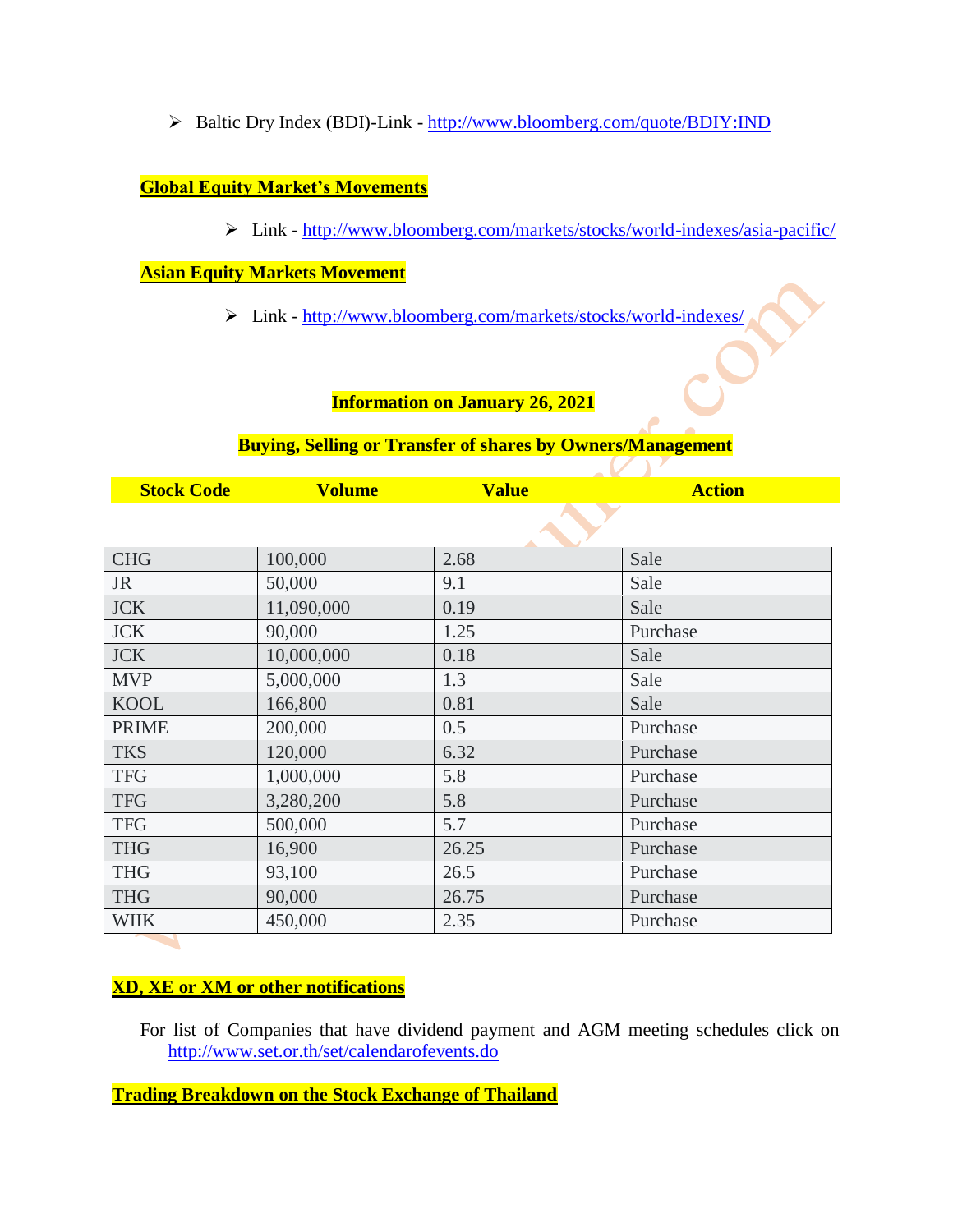| Daily as of 26 Jan 2021                            |              |               |              |               |              |                          |  |  |  |
|----------------------------------------------------|--------------|---------------|--------------|---------------|--------------|--------------------------|--|--|--|
| <b>Investor Type</b>                               | <b>Buy</b>   |               | <b>Sell</b>  |               | <b>Net</b>   | <b>Unit: M.Baht</b>      |  |  |  |
|                                                    | <b>Value</b> | $\frac{0}{0}$ | <b>Value</b> | $\frac{0}{0}$ | <b>Value</b> | $\frac{0}{0}$            |  |  |  |
| <b>Local Institutions</b>                          | 6,381.35     | 7.27          | 7,793.14     | 8.87          | $-1,411.79$  | $\overline{\phantom{0}}$ |  |  |  |
| Proprietary<br>Trading                             | 10,970.71    | 12.49         | 9,608.74     | 10.94         | 1,361.97     | $\bar{ }$                |  |  |  |
| Foreign Investors                                  | 29,563.70    | 33.66         | 32,007.90    | 36.44         | $-2,444.20$  | $\overline{a}$           |  |  |  |
| Local Individuals                                  | 40,909.52    | 46.58         | 38,415.50    | 43.74         | 2,494.02     |                          |  |  |  |
| Monthly Cumulative between 1 - 26 Jan 2021         |              |               |              |               |              |                          |  |  |  |
|                                                    |              |               |              |               |              | Unit: M.Baht             |  |  |  |
| <b>Investor Type</b>                               | <b>Buy</b>   |               | <b>Sell</b>  |               | <b>Net</b>   |                          |  |  |  |
|                                                    | <b>Value</b> | $\frac{0}{0}$ | <b>Value</b> | $\frac{0}{0}$ | <b>Value</b> | $\frac{0}{0}$            |  |  |  |
| <b>Local Institutions</b>                          | 136,092.75   | 7.98          | 146,664.40   | 8.6           | $-10,571.65$ | $\bar{\phantom{a}}$      |  |  |  |
| Proprietary<br>Trading                             | 188,479.82   | 11.06         | 186,208.54   | 10.92         | 2,271.29     | $\bar{\phantom{a}}$      |  |  |  |
| Foreign Investors                                  | 590,308.30   | 34.63         | 590,736.62   | 34.66         | $-428.32$    | $\overline{a}$           |  |  |  |
| Local Individuals                                  | 789,585.60   | 46.32         | 780,856.91   | 45.81         | 8,728.69     |                          |  |  |  |
| <b>Yearly Cumulative since 1 Jan - 26 Jan 2021</b> |              |               |              |               |              |                          |  |  |  |
|                                                    |              |               |              |               |              | Unit: M.Baht             |  |  |  |
| <b>Investor Type</b>                               | <b>Buy</b>   |               | <b>Sell</b>  |               | <b>Net</b>   |                          |  |  |  |
|                                                    | <b>Value</b> | $\frac{0}{0}$ | <b>Value</b> | $\frac{0}{0}$ | <b>Value</b> | $\frac{0}{0}$            |  |  |  |
| <b>Local Institutions</b>                          | 136,092.75   | 7.98          | 146,664.40   | 8.6           | $-10,571.65$ | $\overline{\phantom{0}}$ |  |  |  |
| Proprietary<br>Trading                             | 188,479.82   | 11.06         | 186,208.54   | 10.92         | 2,271.29     | $\overline{\phantom{a}}$ |  |  |  |
| Foreign Investors                                  | 590,308.30   | 34.63         | 590,736.62   | 34.66         | $-428.32$    | $\overline{a}$           |  |  |  |
| Local Individuals                                  | 789,585.60   | 46.32         | 780,856.91   | 45.81         | 8,728.69     | $\overline{\phantom{0}}$ |  |  |  |

# Total Trading Value 87,825.28 Million Baht

# **Background Information –**

The strength of each party in the Thai Parliament as of May 8, 2019 as per the report by the Election Commission of Thailand. Elections took place on March 24, 2019

- [https://www.ect.go.th/ect\\_th/news\\_all.php?cid=24](https://www.ect.go.th/ect_th/news_all.php?cid=24)
- List of MPs [https://www.ect.go.th/ect\\_th/download/article/article\\_20190508184334.pdf](https://www.ect.go.th/ect_th/download/article/article_20190508184334.pdf)